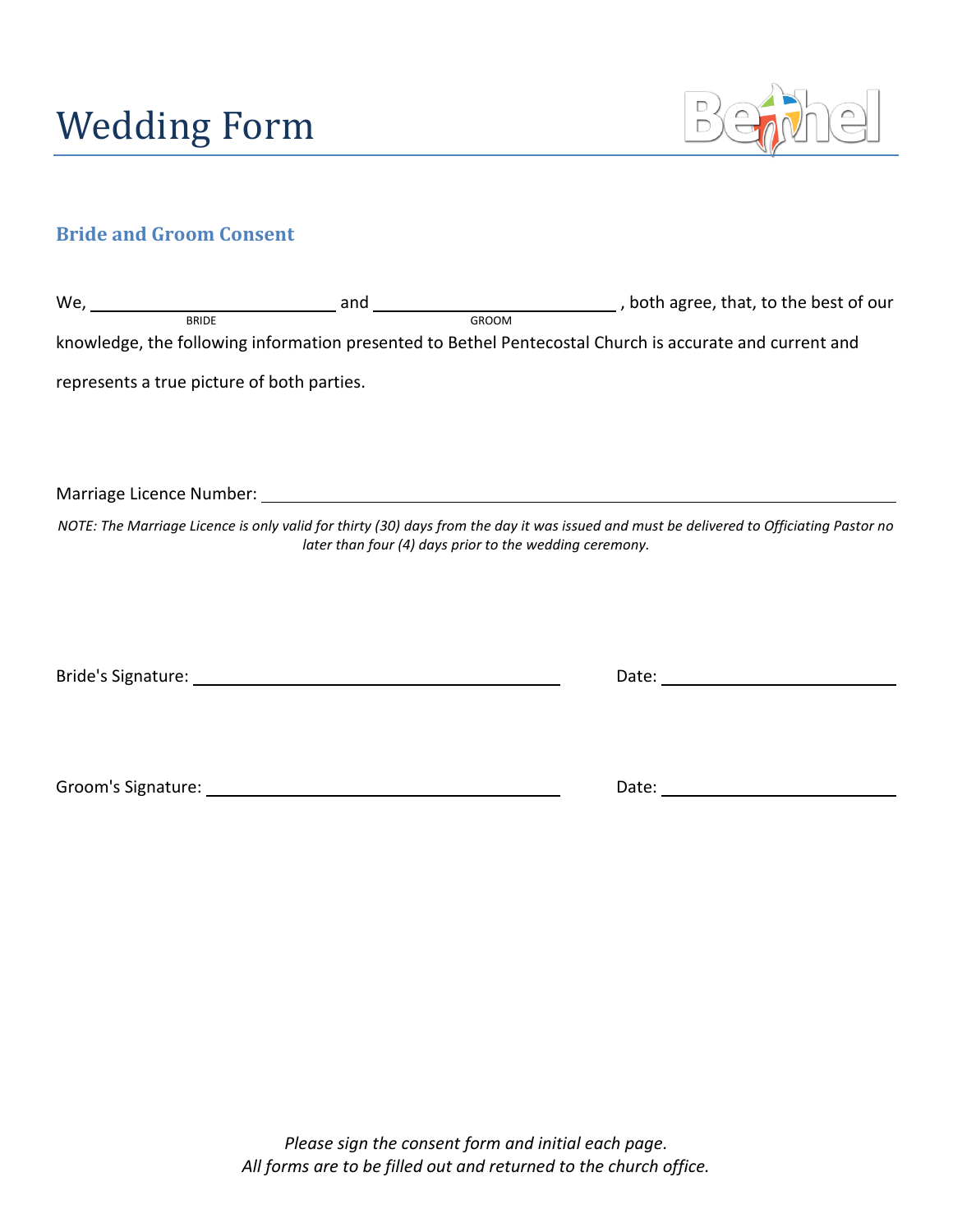

## **Bride's Information**

| Full Name: _______                                                             |                     |       |                    |
|--------------------------------------------------------------------------------|---------------------|-------|--------------------|
| <b>FIRST</b>                                                                   | MIDDLE NAMES        |       | SURNAME            |
|                                                                                |                     |       |                    |
|                                                                                | <b>CITY</b>         | PROV. | POSTAL CODE        |
|                                                                                |                     |       |                    |
|                                                                                |                     |       |                    |
|                                                                                |                     |       |                    |
|                                                                                |                     |       |                    |
|                                                                                |                     |       | $\square$ No       |
|                                                                                |                     |       |                    |
|                                                                                |                     |       |                    |
| Address after marriage: STREET& NUMBER                                         | <b>CITY</b>         | PROV. | POSTAL CODE        |
| Mother's Full Name: FIRST                                                      |                     |       |                    |
|                                                                                | MIDDLE NAMES        |       | <b>MAIDEN NAME</b> |
|                                                                                |                     |       |                    |
|                                                                                | <b>MIDDLE NAMES</b> |       | SURNAME            |
|                                                                                |                     |       |                    |
| Have you been previously married? $\Box$ Yes $\Box$ No If yes, please explain: |                     |       |                    |

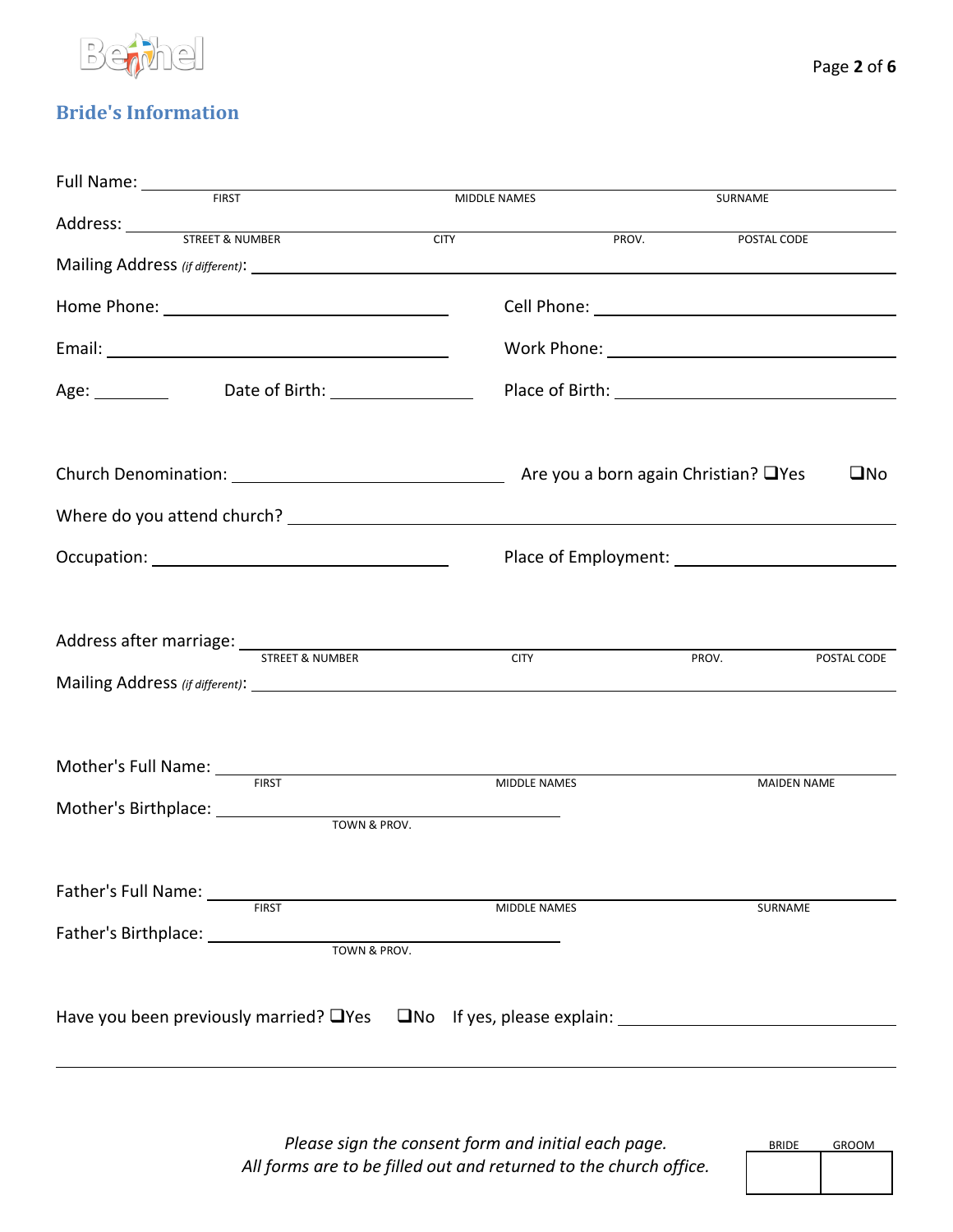

## **Groom's Information**

| Full Name: ________                                                                   |                     |       |                      |
|---------------------------------------------------------------------------------------|---------------------|-------|----------------------|
| <b>FIRST</b>                                                                          | MIDDLE NAMES        |       | SURNAME              |
|                                                                                       | <b>CITY</b>         | PROV. | POSTAL CODE          |
|                                                                                       |                     |       |                      |
|                                                                                       |                     |       |                      |
|                                                                                       |                     |       |                      |
|                                                                                       |                     |       |                      |
| Age: Date of Birth: 1990 Magnus 2014                                                  |                     |       |                      |
|                                                                                       |                     |       |                      |
|                                                                                       |                     |       | $\square$ No         |
|                                                                                       |                     |       |                      |
|                                                                                       |                     |       |                      |
| Address after marriage: STREET & NUMBER                                               |                     |       |                      |
|                                                                                       | <b>CITY</b>         |       | PROV.<br>POSTAL CODE |
|                                                                                       |                     |       |                      |
| Mother's Full Name: FIRST                                                             | MIDDLE NAMES        |       | <b>MAIDEN NAME</b>   |
|                                                                                       |                     |       |                      |
|                                                                                       |                     |       |                      |
|                                                                                       |                     |       |                      |
|                                                                                       | <b>MIDDLE NAMES</b> |       | <b>SURNAME</b>       |
|                                                                                       |                     |       |                      |
|                                                                                       |                     |       |                      |
| Have you been previously married? $\Box$ Yes $\Box$ No If yes, please explain: $\Box$ |                     |       |                      |
|                                                                                       |                     |       |                      |

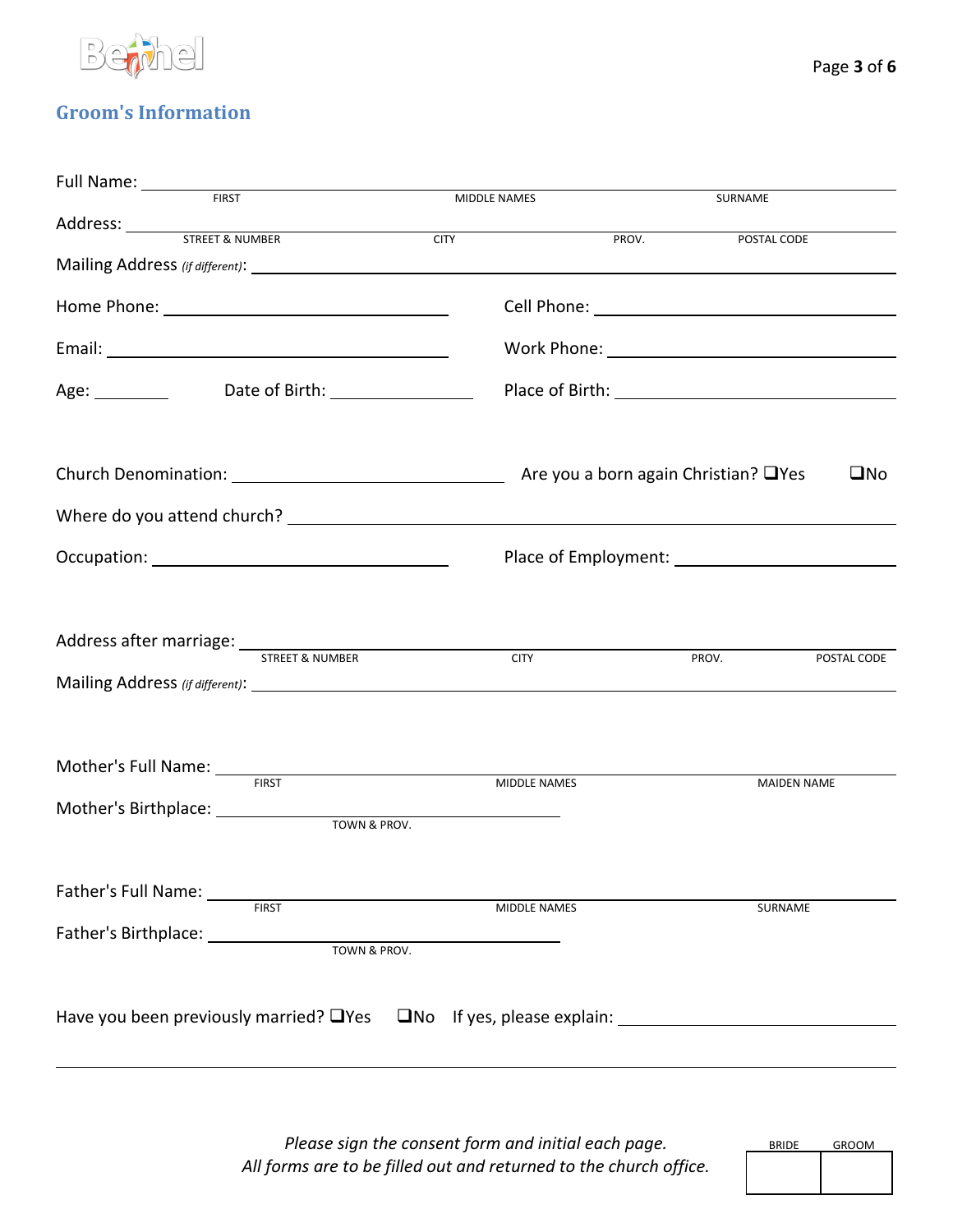

## **Bridal Party Information**

| Maid/Matron of Honor: Maid/Matron of Honor:                                                                                                                                                                                    |             |              |                                                                                                                                                                                                                                |
|--------------------------------------------------------------------------------------------------------------------------------------------------------------------------------------------------------------------------------|-------------|--------------|--------------------------------------------------------------------------------------------------------------------------------------------------------------------------------------------------------------------------------|
|                                                                                                                                                                                                                                |             | MIDDLE NAMES | SURNAME                                                                                                                                                                                                                        |
| Address: STREET & NUMBER                                                                                                                                                                                                       | <b>CITY</b> | PROV.        | POSTAL CODE                                                                                                                                                                                                                    |
|                                                                                                                                                                                                                                |             |              |                                                                                                                                                                                                                                |
|                                                                                                                                                                                                                                |             |              |                                                                                                                                                                                                                                |
|                                                                                                                                                                                                                                |             |              |                                                                                                                                                                                                                                |
|                                                                                                                                                                                                                                |             |              |                                                                                                                                                                                                                                |
| Best Man: <u>Containing the Season of Tirest Containers</u>                                                                                                                                                                    |             | MIDDLE NAMES | SURNAME                                                                                                                                                                                                                        |
| Address: STREET & NUMBER                                                                                                                                                                                                       | <b>CITY</b> | PROV.        | POSTAL CODE                                                                                                                                                                                                                    |
|                                                                                                                                                                                                                                |             |              |                                                                                                                                                                                                                                |
|                                                                                                                                                                                                                                |             |              |                                                                                                                                                                                                                                |
|                                                                                                                                                                                                                                |             |              |                                                                                                                                                                                                                                |
| <b>Ceremony Information</b>                                                                                                                                                                                                    |             |              |                                                                                                                                                                                                                                |
|                                                                                                                                                                                                                                |             |              |                                                                                                                                                                                                                                |
|                                                                                                                                                                                                                                |             |              |                                                                                                                                                                                                                                |
|                                                                                                                                                                                                                                |             |              |                                                                                                                                                                                                                                |
|                                                                                                                                                                                                                                |             |              |                                                                                                                                                                                                                                |
|                                                                                                                                                                                                                                |             |              |                                                                                                                                                                                                                                |
| Another other requests: Another states are all the states of the states of the states of the states of the states of the states of the states of the states of the states of the states of the states of the states of the sta |             |              |                                                                                                                                                                                                                                |
|                                                                                                                                                                                                                                |             |              |                                                                                                                                                                                                                                |
|                                                                                                                                                                                                                                |             |              |                                                                                                                                                                                                                                |
|                                                                                                                                                                                                                                |             |              | Time: Time: The Contract of the Contract of the Contract of the Contract of the Contract of the Contract of the Contract of the Contract of the Contract of the Contract of the Contract of the Contract of the Contract of th |
|                                                                                                                                                                                                                                |             |              |                                                                                                                                                                                                                                |
|                                                                                                                                                                                                                                |             |              |                                                                                                                                                                                                                                |
|                                                                                                                                                                                                                                |             |              |                                                                                                                                                                                                                                |

*To ensure a smooth day, please submit a schedule of your wedding day to the church office at your earliest convenience.*

*Please sign the consent form and initial each page. All forms are to be filled out and returned to the church office.*

| <b>BRIDE</b> | <b>GROOM</b> |
|--------------|--------------|
|              |              |
|              |              |
|              |              |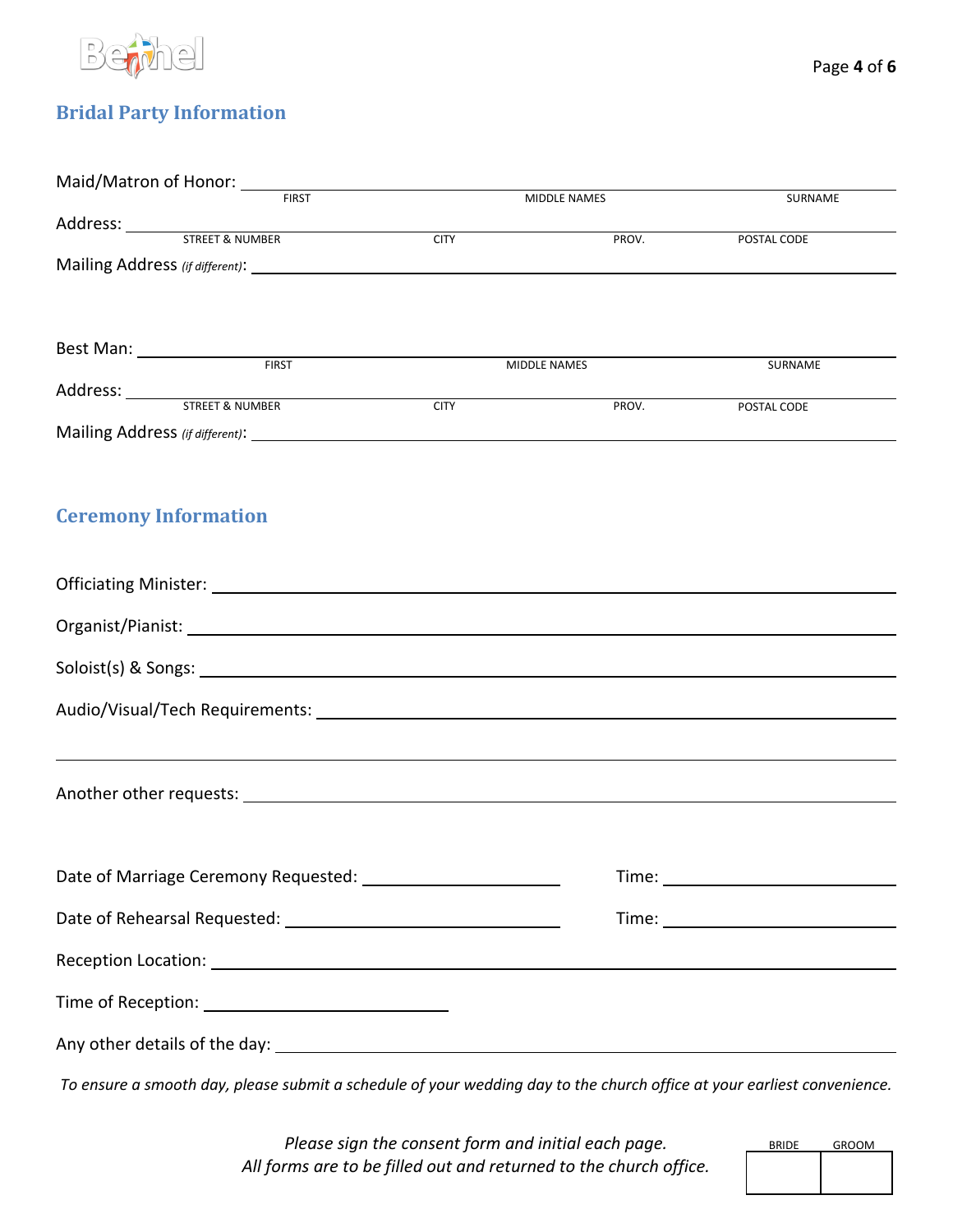

## **Ceremony Information**

### *No wedding goes on the calendar until the forms are completed and approved.*

### **Pre-Marital Counseling**

In order to be married at Bethel, you must complete a Pre-marital counseling course with a PAONL pastor or one approved by the Lead Pastor of Bethel. If you receive pre-marital counseling outside of Bethel, we must receive a letter from the pastor, two (2) weeks prior to your wedding date, stating that pre-marital counseling has been completed with a recommendation that you should marry. Failure to provide this information will result in the cancellation of your booking.

### **Decorations**

Decorations must be set up during a time convenient for the church's schedule. An appointment is necessary (please contact the church 709-786-7598, or info@bethelbr.com). All candles must be enclosed in a globe or safe container. Please have all decorations removed by end of day following the ceremony.

### **Sound**

All sound requirements must be requested in detail, two (2) weeks prior to the wedding. That includes, number of microphones required and for whom, instruments to be played, CD's, videos, or any other special requests.

### **Contact Person**

During the decorating, rehearsal, and ceremony, a contact person from Bethel is required to unlock and lock the doors and provide supervision during any event at Bethel. Please keep this in mind when planning the event as this person must be arranged in advance.

### **Punctuality**

Please make every effort to be on time for decorating, rehearsals and any other time you are in the church. When requesting volunteer help it is important that we respect their time.

### **Marriage License**

The marriage license and any other required documents must be delivered to the Officiating Minister no later than four (4) business days prior to the ceremony.

### **Fees & Honorariums (non-attendees of Bethel)**

| Custodian honorarium:      | S50.                                                |
|----------------------------|-----------------------------------------------------|
| Sound Tech honorarium:     | S50.                                                |
| <b>Officiating Pastor:</b> | \$100 (including pre-marital counseling & ceremony) |

*All cheques payable to "Bethel Pentecostal Church" and are required upon confirmation of booking.*

*Please sign the consent form and initial each page. All forms are to be filled out and returned to the church office.*

| <b>BRIDE</b> | <b>GROOM</b> |
|--------------|--------------|
|              |              |
|              |              |
|              |              |